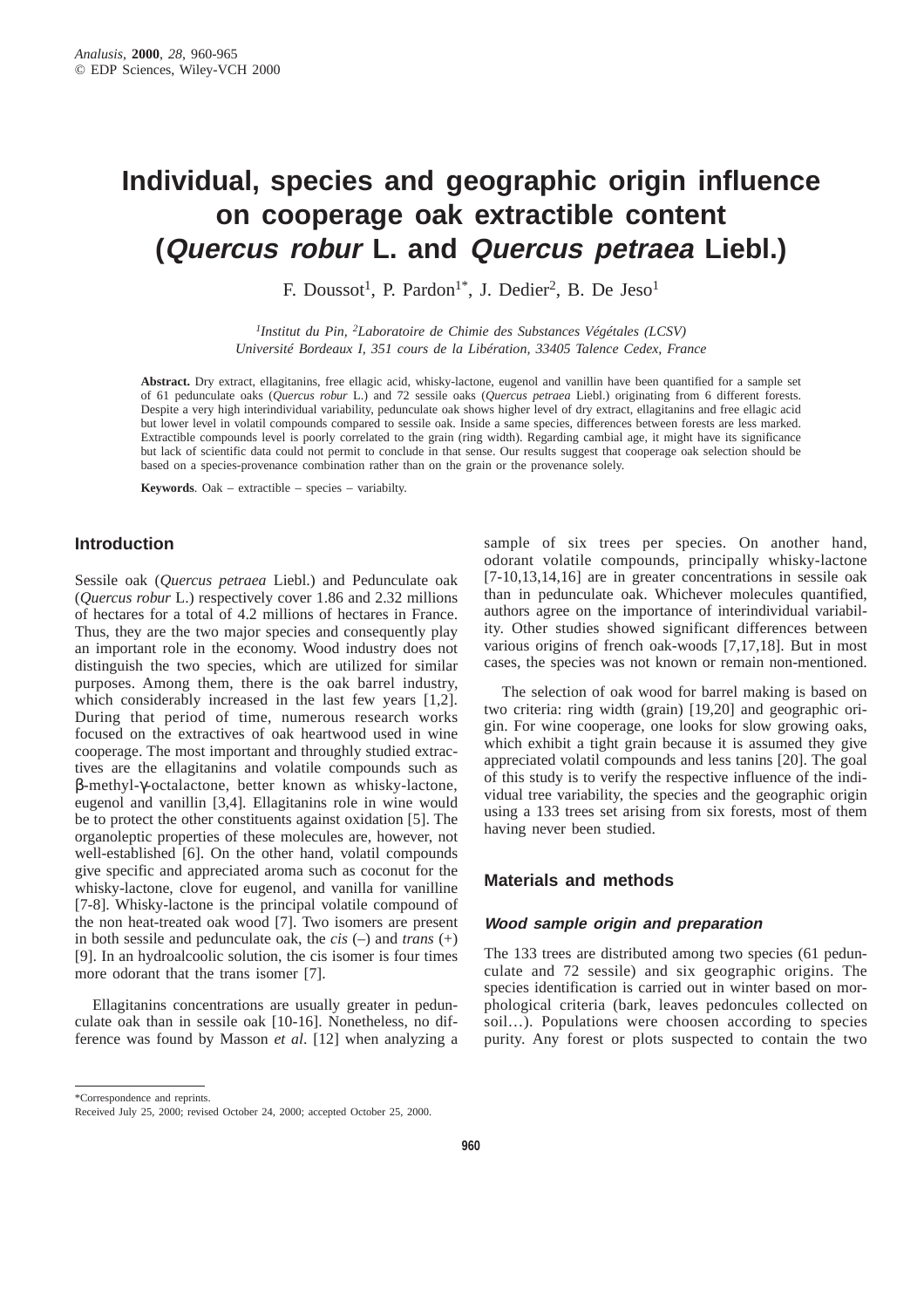# **Original articles**

**Table I.** Origin and caracteristics of trees.

| Origin               | Codification        | <b>Species</b> |    | $N^1$ Ring<br>width <sup>2</sup> | $Age^3$    |
|----------------------|---------------------|----------------|----|----------------------------------|------------|
| Dordogne             | Dordogne1           | pedunculate 23 |    | 3                                | 75-120     |
| Dordogne             | Dordogne2           | pedunculate 13 |    | 2.6                              | $75-120$   |
| Pyrénées atlantiques | P.A                 | pedunculate 25 |    | 2.6                              | 80-120     |
| Cher                 | Centre1             | sessile        | 24 | 2.9                              | $60 - 120$ |
| Indre et Loire       | Centre <sub>2</sub> | sessile        | 24 | 1.2.                             | 220        |
| Saône et Loire       | Bourgogne           | sessile        | 24 | 3.1                              | $60 - 110$ |

<sup>1</sup> number of trees

<sup>2</sup> ring width (mm); average of all trees per origin

<sup>3</sup> tree age (years)



Figure 1. Geographic origin of the six french forests.

species are not kept for the study. Five origins are provided by private forests whereas the sixth one (Centre 2) raised from domanial forest of Loches. Table I and figure 1 show the six origins, the number of trees, annual ring, width and age of trees. Trees were cut during the 1997-1998 winter. 5 to 6 cm thick slices were cut in the tree trunk at 50 cm high from the ground. The wood is refrigerated at 5 °C under vacuum in sealed bag after being cut in samples. For each slice, four wood samples, two by two opposed, were cut (2.5 cm large; 4 cm thick), they correspond to the region  $-25$  to – 40 years (variable length). The wood was milled and the sawn from the four samples was mixed and sieved in order to only keep particles smaller than 250 µm. The sawn is then frozen down to  $-18$  °C. Two months were needed between cutting down and sawn storing. Quantification is therefore carried out on fresh timber. The annual ring width is determined by measuring the length between rings  $-25$  and – 40 years and dividing it by 15. The average over the four samples of each tree is then calculated in order to obtain the individual tree value. The last parameter taken into account is the sapwood, which is visible for oakwood. The slice is used to measure the number of years of the sapwood.

# **Dry extract, ellagitanins and free ellagic acid quantification**

The sawdust samples (5 g) were extracted for 16 hours by 250 ml of an acetone-water mixture  $(7/3 \text{ v/v})$  under magnetic stirring in darkness and at 23 °C. After filtration, the solvant is removed in a rotary evaporator at 50 °C. The dry extract value is expressed in mg/g of dry wood corrected by the sawdust humidity. Quantitative determination of ellagitanins complies with the method described by Peng *et al*. [20]. It implies an acidic hydrolysis followed by the HPLC determination of the ellagic acid produced. 20 mg of dry extract were dissolved in 10 ml of methanol-aqueous HCl (6N). Free ellagic acid naturally present in oakwood is determined before hydrolysis. The solution was then placed in a teflon sealled glass vial. Hydrolysis is carried out during 160 minutes at 120 °C in an oil bath. All solutions were filtered on 0.45 µm Millipore membrane prior to injection. The difference in the values correspond to the ellagitanins that have liberated ellagic acid upon hydrolysis. Results are calculated using a calibration curve and expressed as castalagin equivalent on the basis that 1 mole of ellagic acid correspond to 1 mole of castalagin. Ellagic acid peak identification is confirmed by its retention time and UV spectrum comparison with a standard solution of ellagic acid (Fluka 98 % by HPLC).

#### Quantification

Chromatographic conditions were as follows: HPLC pump P 4000, autosampler AS 3000, UV detector UV 2000 (ThermoSeparation Products). Column 100 RP 18 (250 mm; 4.6 mm; 5 µm). Injection volume: 20 µl. Flow: 1 ml/mn. Mobile phase, Solvent A:  $H_2O/H_3PO_4$ (990: 1); Solvent B: Methanol/ $H_3PO_4$  (990: 1). Linear gradient 0 to 100 % B in 20 minutes. Detection wavelength: 370 nm.

#### **Whisky-lactone, eugenol and vanillin quantification**

The sawdust samples (2 g) were extracted for 16 hours by 60 ml of an ethanol/water mixture (7/3) under magnetic stirring and at 23 °C. The solvent was spiked with 100 µg of 3-octanol (internal standard) by adding 1 ml of a standard solution (100 mg/l of 3-octanol in ethanol). The extract was then filtered and dilued in water down to 200 ml. A three step liquid-liquid extraction was then carried out using 25, 15, 10 ml of a diethyl ether-hexane mixture (1/1) under magnetic stirring for 10 minutes each. The three organic phases are mixed together, dried over anhydrous sodium sulphate then transferred in a conical vial. The solution was slowly concentrated down to 2 ml at 35 °C under nitrogen stream. Identification and quantification were carried out by comparison with a synthetic solution containing the three standard molecules (whisky-lactone, eugenol and vanillin) and having been extracted with the same protocol.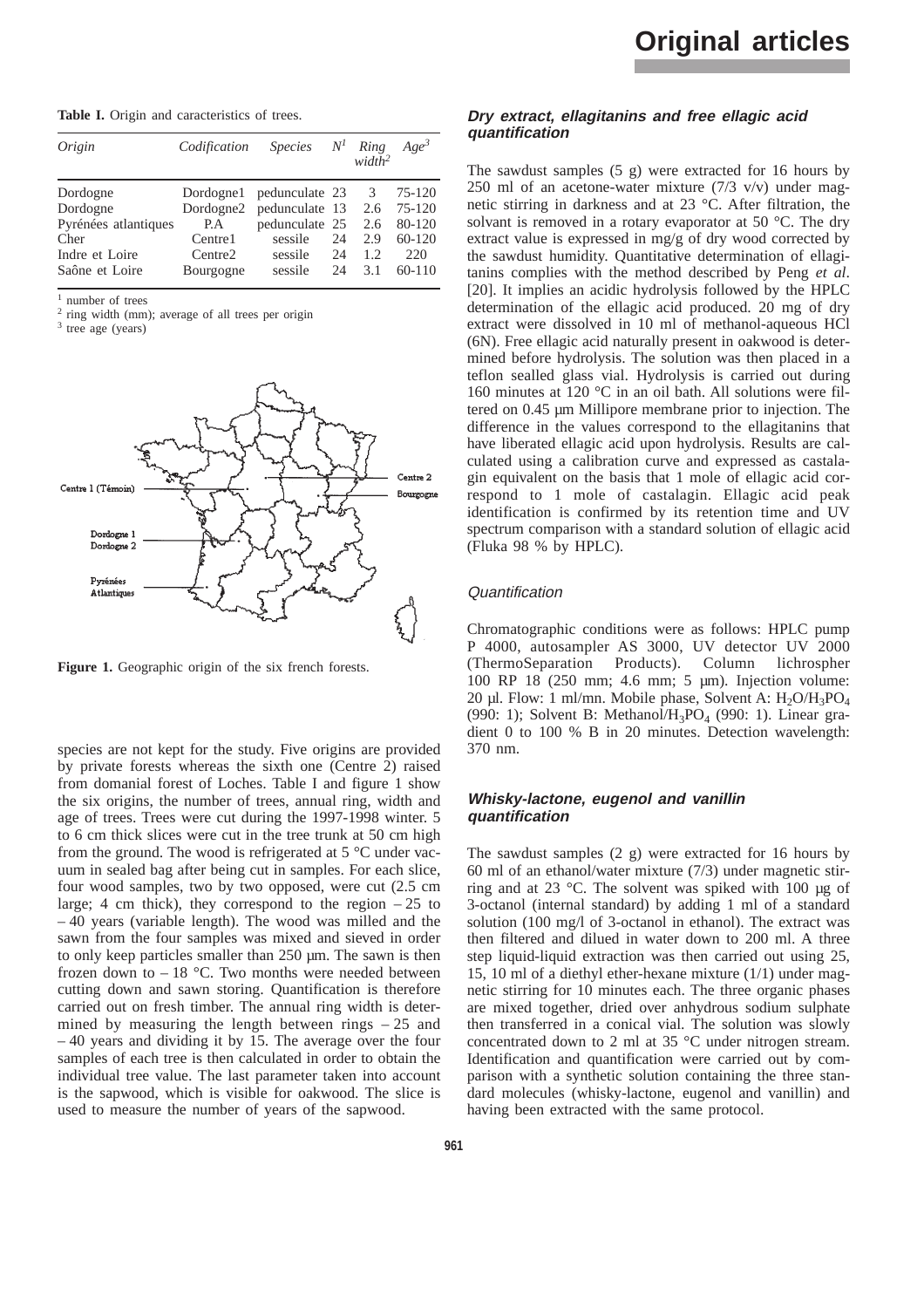# **Original articles**

#### **Quantification**

GC and autosampler are Fisons respectively GC 8000 series and AS 800 equipped with a Carbowax 20 M capillary column (SGE 50 m; 0.22 mm; 0.25 µm). Operating parameters were as follows: carrier gas is helium at 130 kPa; injector is used in the splitless mode (30 s closing time); temperature detector and injector: 220 °C; injection volume: 2 µl; oven temperature: 40 °C/1 min isotherm // 2 °C/min up to 220 °C // 220 °C, 20 min isotherm.

#### **Repeatability and statistical analyses**

Extraction, hydrolysis, injection and integration variations were calculated using 5 repetitions of the same wood sample. Averages, standard deviations and variation coefficient are calculated. Variance analyses and PCA are carried out with SPSS 10.05 software on the gross values.

#### **Results**

Table II shows variation coefficient obtained for each compound in the repeatability test.

#### **Dry extracts, ellagitanins and free ellagic acid**

Values for dry extract, ellagitanins and ellagic acid vary respectively from 60.4 to 303.1 mg/g; 21.1 to 154.7 mg/g and 1.8 to 10.2 mg/g. Within the same provenance and same species, variability is great. Based on the good repeatability

Table II. Repetability test for each compounds.

|                                        | extract | Dry Ellagitanins <i>Cis Trans</i> Eugenol Vanillin |     | lactone lactone |    |    |
|----------------------------------------|---------|----------------------------------------------------|-----|-----------------|----|----|
| coefficient of<br>variation $(\%)$ 0.9 |         | 1.9                                                | 3.1 | 3.2             | 44 | 78 |

**Table IV.** Influence of provenance on extract content.

test results, variability can be attributed to inter-individual variation which can be extremely high (Tab. III and IV). Variance analysis results show that species differences are significant. The three parameters appear to be higher for pedunculate oak than for sessile oak with respectively 21.5 % and 18.1 % for dry extract, 10 and 8.2 % for ellagitanins relative to wood weight. These values are slightly higher than those found in literature [12,16] but explanation can be found in the sampling protocol. Indeed the analyzed wood zone (rings  $-25$  to  $-40$  years) corresponds to the most recent heartwood which is potentially very rich in ellagitanin [12,21]. For the three parameters, sessile oak appears to give the greatest variability in our sample.

The highest values found for dry extract, ellagitanins and ellagic acid are arising from provenance composed with pedunculate oak (Tab. IV) and are significantly different

**Table III.** Influence of species on extract content.

|                                        | Pedunculate<br>61 trees                       | Sessile<br>72 trees                             |
|----------------------------------------|-----------------------------------------------|-------------------------------------------------|
| $\frac{dy}{dx}$ extract $\frac{mg}{g}$ | 214.6(15.9)<br>$[144.6 - 303.1]$              | 181.4 $(21.4)$<br>$[60.4 - 302.2]$              |
| ellagitanins $(mg/g)$                  | 80.8 $(21.4)$<br>$[49.8 - 126.7]$             | 67.3(27.6)<br>$[17.2 - 110.6]$                  |
| ellagic acid (mg/g)                    | 5.0(18.1)<br>$[2.7 - 7.8]$                    | 4.2 $(32.7)$<br>$[1.4 - 8.4]$                   |
| whisky-lactone $(\mu g/g)$             | 2.2(161.8)<br>$[0.1 - 18.5]$                  | 35.8(96)<br>$[0.4 - 213.9]$                     |
| cis(%)                                 | 69.7                                          | 74.8                                            |
| trans $(\%)$                           | 30.3                                          | 25.2                                            |
| eugenol $(\mu g/g)$                    | 1.9(63.3)                                     | 3.8(79.6)                                       |
| vanillin $(\mu g/g)$                   | $[0.2 - 5.5]$<br>12.5(31.7)<br>$[6.4 - 27.3]$ | $[0.6 - 21.4]$<br>14.4 $(30.9)$<br>$[4.2 - 23]$ |

**In bold**: mean

( ): coefficient of variation

[ ]: minimum and maximum

|                                        | <i>Dordognel</i><br>Pedunculate<br>23 trees | Dordogne2<br>Pedunculate<br>13 trees | P.A<br>Pedunculate<br>25 trees | Centre l<br>Sessile<br>24 trees | Centre <sub>2</sub><br>Sessile<br>24 trees | <i>Bourgogne</i><br>Sessile<br>24 trees |
|----------------------------------------|---------------------------------------------|--------------------------------------|--------------------------------|---------------------------------|--------------------------------------------|-----------------------------------------|
| $\frac{dy}{dx}$ extract $\frac{mg}{g}$ | 218.6(17.8)                                 | 234.2(12.5)                          | 200.6(12.8)                    | 189.1 $(15.3)$                  | 171.1(31.3)                                | 184.3 $(14.6)$                          |
| ellagitanins $(mg/g)$                  | 101.9 $(21.1)$                              | 110.2 $(20.5)$                       | 89.8 (18.4)                    | 88.7(20.9)                      | 71.8(39.8)                                 | 86.2 $(18.4)$                           |
| ellagic acid $(mg/g)$                  | 6.4 $(20.3)$                                | 6 $(13.8)$                           | 5.8 $(17.1)$                   | 6.1 $(29.5)$                    | 4.5 $(37.4)$                               | 5.4(24.7)                               |
| W-lactone $(\mu g/g)$                  | 1.6 $(145.6)$                               | 2.9(176.2)                           | 2.4(150.3)                     | 28.5(82.3)                      | 55 $(82.1)$                                | 23.9(90.9)                              |
| cis(%)                                 | 69.2                                        | 69.9                                 | 70.1                           | 70.9                            | 80.2                                       | 73                                      |
| <i>trans</i> $(\%)$                    | 30.8                                        | 30.1                                 | 29.9                           | 29.1                            | 19.8                                       | 27                                      |
| eugenol $(\mu g/g)$                    | 1.6 $(69.3)$                                | 1.9(53.7)                            | 2.2(61.5)                      | 4 $(52.8)$                      | 4.5 $(98.8)$                               | 2.9(55.8)                               |
| vanillin $(\mu g/g)$                   | 12.6(33.7)                                  | 10.7 $(22)$                          | 13.3 $(31.3)$                  | 13.1 $(26.9)$                   | 13.6 $(36.4)$                              | 16.6 $(25)$                             |

**In bold** : mean

( ): coefficient of variation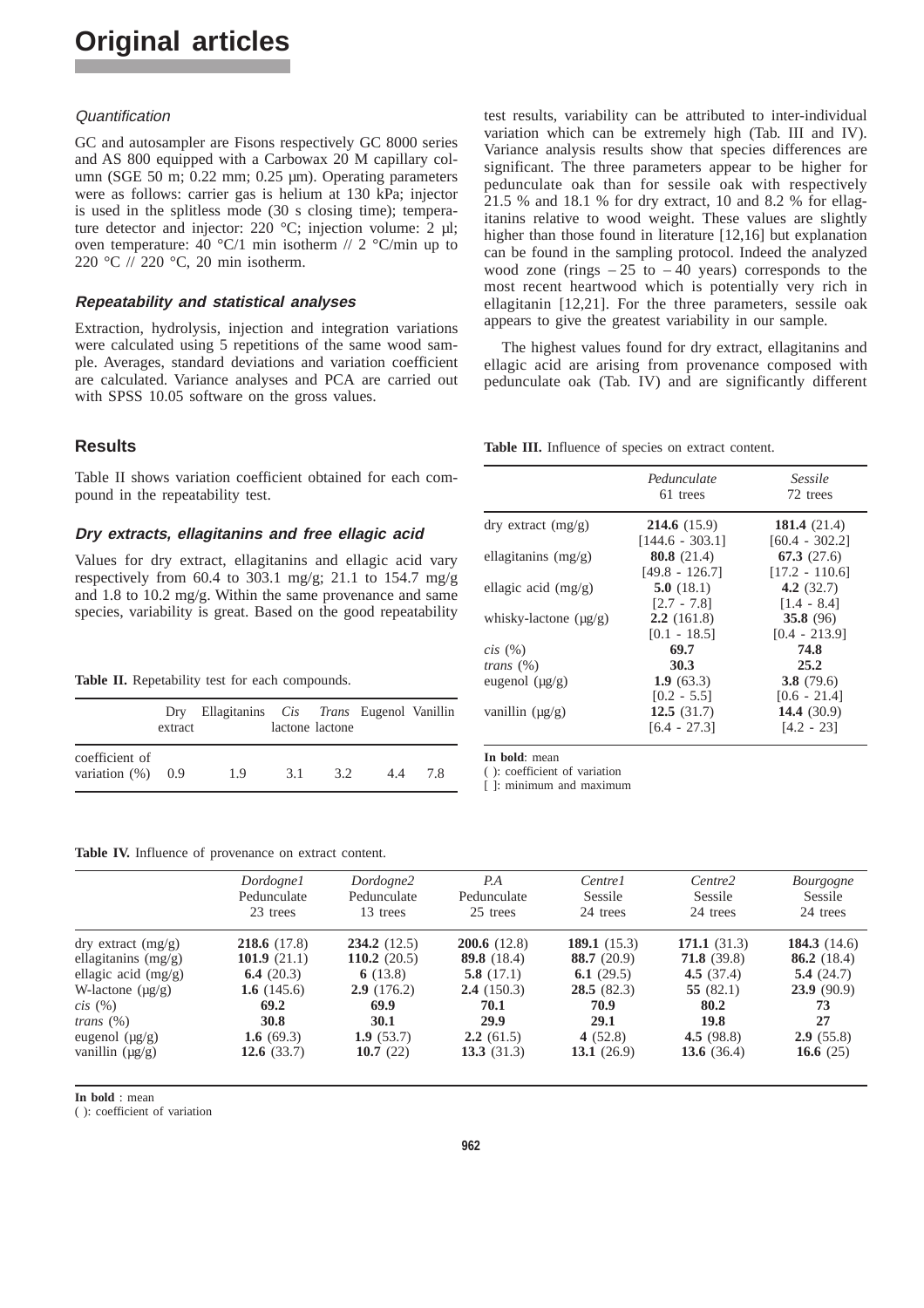# **Original articles**

Table V. Analysis of variance with one factor (species or provenance).

|                      | <b>F</b> Species     |                        | <b>F</b> Provenance     |                       |  |
|----------------------|----------------------|------------------------|-------------------------|-----------------------|--|
|                      | df: $1.132$          | globality<br>df: 5.127 | pedunculate<br>df: 2.58 | sessile<br>df: $2.69$ |  |
| dry extract          | $27.01 \le 0.0005$   | $7.997 \leq 0.0005$    | 5.017(0.01)             | 1.43(0.246)           |  |
| ellagitanins         | $18.556 \leq 0.0005$ | $7.795 \leq 0.0005$    | 5.021(0.01)             | 4.295(0.17)           |  |
| ellagic acid         | 12.01(0.001)         | $6.164 \leq 0.0005$    | 1.547(0.222)            | 5.924 (0.004)         |  |
| total lactone        | $57.606 \leq 0.0005$ | $18.141 \leq 0.0005$   | 0.623(0.54)             | 6.62(0.002)           |  |
| <i>cis</i> lactone   | $42.616 \le 0.0005$  | $14.648 \leq 0.0005$   | 0.435(0.649)            | 6.616(0.002)          |  |
| <i>trans</i> lactone | $21.326 \le 0.0005$  | 4.572(0.0001)          | 0.896(0.414)            | 0.51(0.603)           |  |
| eugenol              | $21.275 \leq 0.0005$ | 5.699 ( $< 0.0005$ )   | 1.49(0.234)             | 1.848(0.165)          |  |
| vanillin             | 7.011 (0.009)        | 4.231(0.001)           | 1.908 (0.158)           | 4.713(0.012)          |  |

( ): level of significance

with provenance based on sessile oak. However, P.A. and Centre 1 do not show any difference, the latter exhibiting high value for free ellagic acid.

#### **Volatile compounds**

Concentration variations for vanillin, eugenol and whiskylactone are respectively 4.2 to 27.3  $\mu$ g/g; 0.2 to 21.4  $\mu$ g/g and 0.1 to 213.9 µg/g. Extreme value amplitude for whiskylactone is over 2000. This variability can be attributed to interindividual variation.

Sessile oak is significantly more rich in volatile compounds than pedunculate oak. Differences are only slight for vanillin compared to eugenol and even more to whisky-lactone. A factor of 2 is found for eugenol and 16 for whiskylactone (Tab. III). Between sessile oak and pedunculate oak, the whisky-lactone enantiomeric ratio is however species independent. The *cis* stereoisomer being predominant. Nonetheless variability of this ratio is great and in some cases, *trans* configuration is in greater concentration than the *cis* one. Variability predominance of whisky-lactone is for pedunculate oak and eugenol for sessile oak.

Provenance with high level of whisky-lactone and eugenol are all with sessile oak. In the case of vanillin, differences between pedunculate and sessile provenance are often non-significant. Centre 2 provenance strongly differs from other provenance not only by its low level of nonvolatile compounds and high concentration of lactone and eugenol but also by the age of the trees and the annual ring width. As for non-volatile compounds, differences between provenance of identical species are less significant than those between species.

#### **Ring width and age influence**

Statistical influence of ring width has been eliminated by introducing the parameter as covariable. For a given ring width, species and provenance effects remain significant with a very small modification of F values (results not presented). On the contrary, covariance analysis using the age changes some results. For a given age, one observes a

|  |                     |  |  | <b>Table VI.</b> Analysis of covariance with one factor (provenance) and |  |
|--|---------------------|--|--|--------------------------------------------------------------------------|--|
|  | age as a covariate. |  |  |                                                                          |  |

|                      | F age<br>df: 1.71 | <b>F</b> sessile<br>df: 1.71 |
|----------------------|-------------------|------------------------------|
| dry extract          | 0.345(0.589)      | 0.134(0.875)                 |
| ellagitanins         | 0.646(0.424)      | 0.115(0.892)                 |
| ellagic acid         | 2.588(0.112)      | 0.902(0.410)                 |
| total lactone        | 0.311(0.579)      | 0.861(0.47)                  |
| cis lactone          | 0.316(0.576)      | 0.823(0.443)                 |
| <i>trans</i> lactone | 0.02(0.888)       | 0.111(0.895)                 |
| eugenol              | 0.029(0.865)      | 0.964(0.386)                 |
| vanillin             | 1.897 (0.173)     | 5.304 (0.007)                |

( ): level of significance

general decrease for the majority of the variables of the F "species" value (see Tab. V) which nonetheless remain significant. The same tendency can be found for the provenance effect (results not shown) and no change can be observed for the origin of pedunculate oaks. The provenance effect is no longer significant for ellagic acid, lactone content and *cis* lactone in sessile oaks (see Tab. VI). These results suggest that the provenance effect for sessile oak originate, in our sample, from an age effect, which also explains part of the variability in between species.

#### **Multivariables analyses**

Principal component analysis hightlights strong correlations between, on one hand, lactone content, *cis* lactone and eugenol and on the other hand dry extract, ellagitanins and free ellagic acid (Fig. 2). The ring width is only slightly correlated with the other variables. Projection of the 133 individuals in the 1-2 factorial plan (Fig. 3), which explains 57 % of the total variability, allows a partial distinction of the two species along component 1 which is strongly and positively correlated with whisky-lactone (total and *cis*) and eugenol. Component 2, which corresponds to non-volatile compounds, discriminates only slightly the two species. For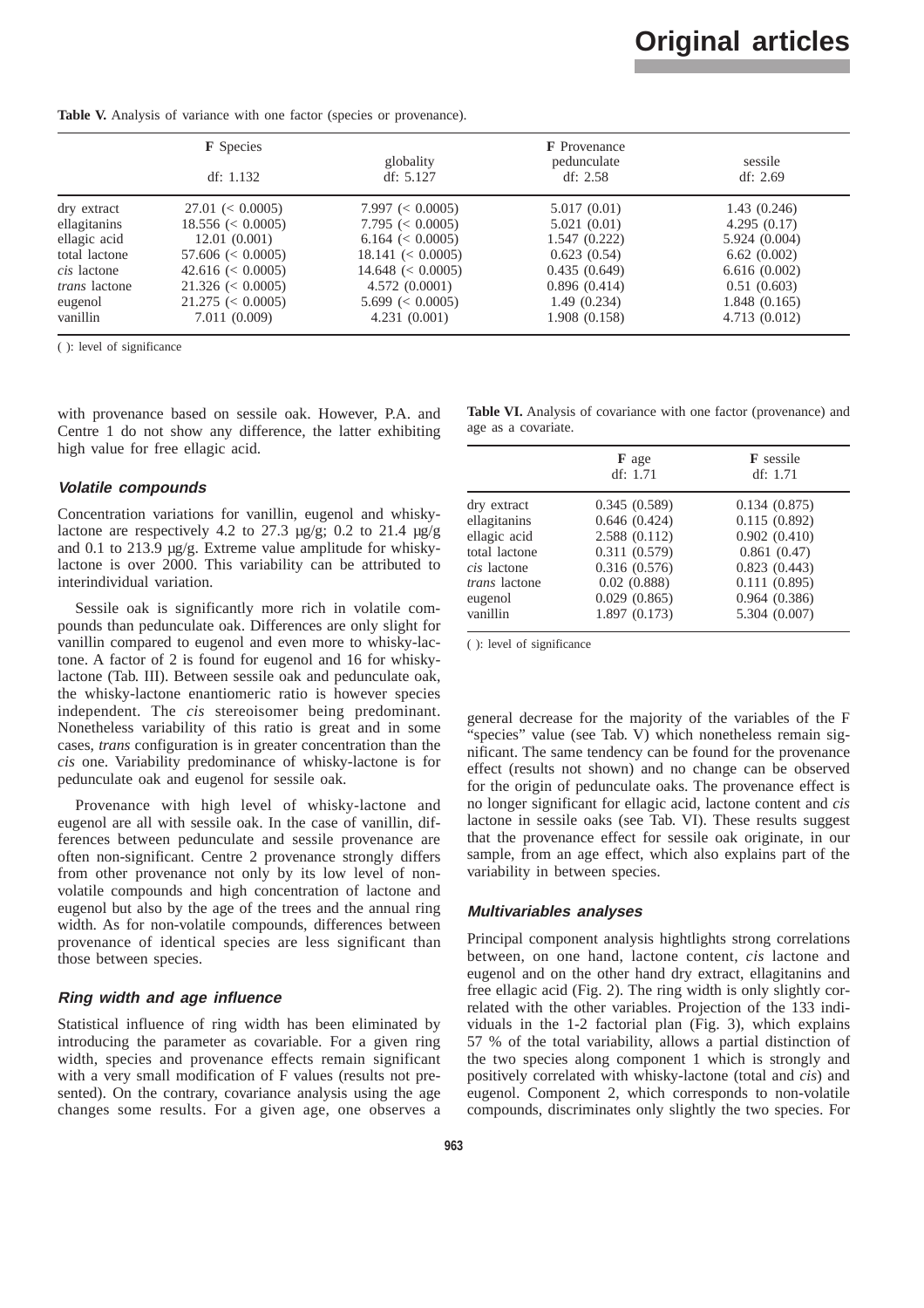

**Figure 2.** PCA – Projection of the 10 variables in the 1-2 factorial.



**Figure 3.** PCA – Projection of the 133 individuals in the 1-2 factorial plan.

given non-volatile compound concentration, pedunculate oak is poorer in volatile compounds than sessile oak. It must be pointed as an outliner. This tree coming from Centre 2 exhibits the strongest values for dry extract, ellagitanins, whisky-lactone and eugenol (respectively 302.2 mg/g, 135.1 mg/g, 213  $\mu$ g/g, and 21.4  $\mu$ g/g). This individual can be qualified as off standard or aberrant. The ring width is remotely correlated with the other wood chemical characteristics.

### **Discussion**

In agreement with previous works, pedunculate oak is, in average, richer in extractibles and ellagitanins and poorer in volatile compound than sessile oak. The inter-individual variability is tremendous whatever compound quantified. It can therefore have more differences between two individuals of the same species and the same forest than between the statistical averages of the two species. This fact shows the necessity to possess a great number of individuals to be able to measure effect arising from species and provenance. This high inter-individual variability consequently prevents species determination based on these chemical parameters. Although mean deviations between species are the highest for whisky lactone, its variability remains also very high. A large set of sessile oaks shows whisky-lactone content lower than the average found for pedunculate oaks. Multivariable analysis does not allow full discrimination of species and provenance.

In our sample set, there are greater differences between species than between provenance of the same species. Thus, a great part of the provenance variability is due to the species effect when the species is not taken into account. This characteristic can explain, when species is unknown, the large offsets measured by several authors [7,17,18] between different oak origins. The small differences between provenance of a same species cannot be extended. Indeed, in our study, the geographic distances between forests of a same species were relatively small compared to the surface covered by the two species. That could explain the quasi homogeneity of the chemical characteristics. On large distances, differences could be much greater. These results suggest that it could be reasonable to partition geographical zones where cooperage oaks would obviously be taken into account. To define such zones, a much larger set of points per origin would be necessary.

Results of covariance analysis suggest that tree ageing favour production of volatile compounds such as whisky-lactone and eugenol. Nevertheless, conclusion should not be drawn too quickly due to the lack of bibliographic data. Indeed, characteristics of Centre 2 origin could be explained more by genetic or environmental parameters than by the cambial age of the tree.

Differences between species and provenance do not arise from tree growth speed differences. The only slight correlation of ring width and extractibles do not allow using these parameters to monitor oak chemical quality. To conclude, cooperage oak selection must be based on a combination of species-provenance rather than on the grain [19,20,22,23] or the provenance only [7,18].

### **Conclusion**

Significant differences are observed for extractibles content between sessile and pedunculate oaks. For a same species, provenance differences are, in our sample set, less marked. The great inter-individual variability does not allow to totally